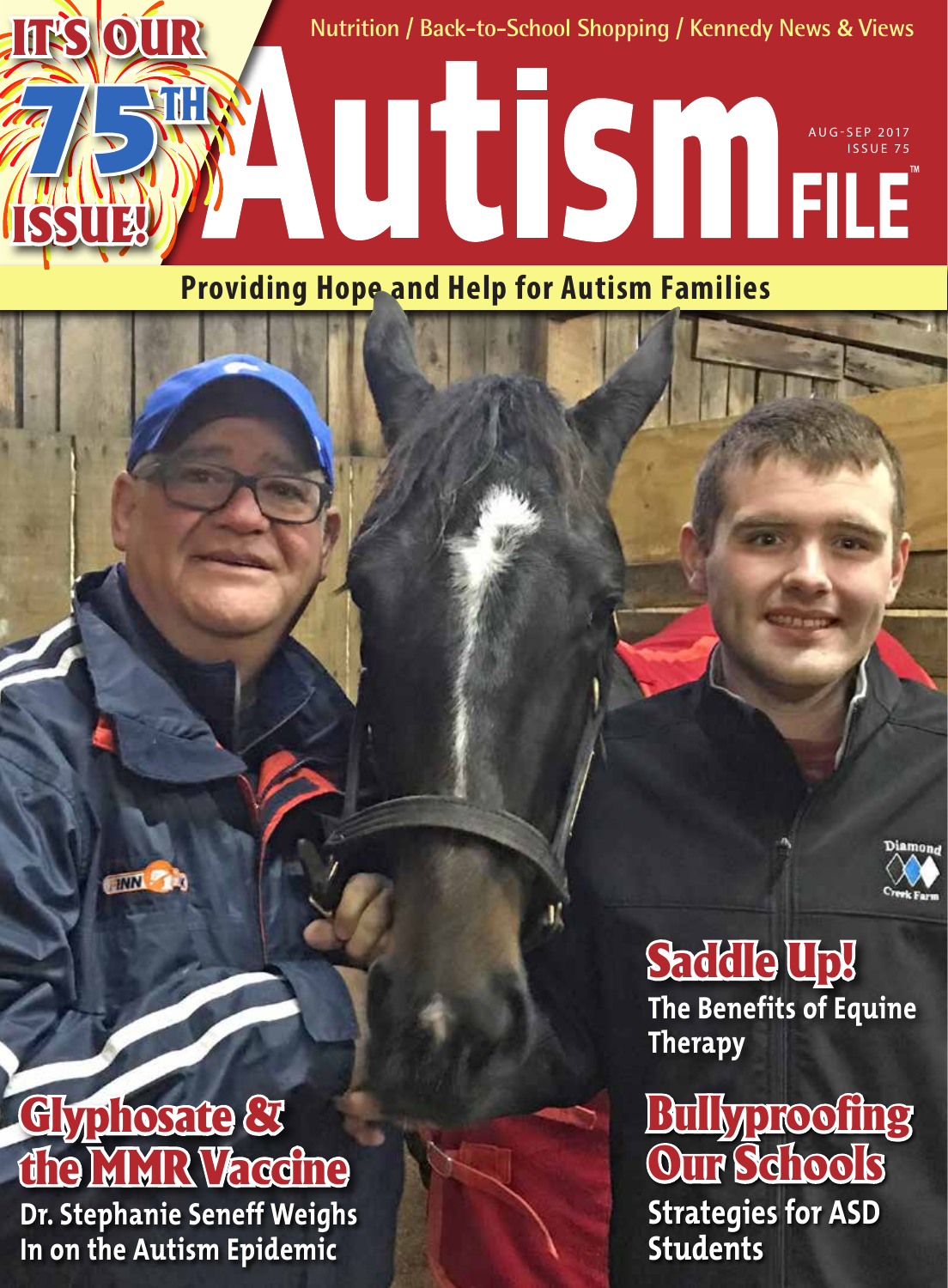# **Foiling Aluminum**

*Reducing the health hazards posed by Earth's most abundant metal*

BY DEIRDRE IMUS

© Pavel Losevsky / AdobeStock

 $\begin{tabular}{|c|c|} \hline & fall the poten-  
tially harmful  
chemicals swirl-  
ing around in the atmos$ tially harmful chemicals swirlsphere, one of the most well known is aluminum. Most people are familiar with aluminum because of aluminum foil, a popular component of food packaging that many people also use for cooking. But just because something is familiar does not mean it's safe.

*As children are diagnosed with autoimmune conditions such as asthma and allergies in epidemic proportions, understanding the possible effects of injected aluminum is critical to their—and all of our—well-being.*

Aluminum is a metal, the most abundant one in the Earth's crust. It is found naturally in soil, water, and the

air, making it essentially unavoidable. Regardless of our personal choices or lifestyle habits, all of us will be exposed

 $\blacktriangle$ 

#### Deirdre Imus ...



is the founder of [ImusEnvironmentalHealth.org](http://www.ImusEnvironmentalHealth.org), a resource for healthy green living, where Deirdre shares tips on how to "green" the way you care for yourself, family and the planet. Everything from the food you eat, the clothes you wear, baby care products, cosmetics, and personal care products, you'll find practical advice and tips for a healthier lifestyle. Deirdre is a vegetarian for life! Deirdre is also President and Founder of The Deirdre Imus Environmental Health Center® at Hackensack University Medical Center and Co-Founder/Co-Director of the Imus Cattle Ranch for Kids with Cancer. It is

the only vegetarian working cattle ranch for kids with cancer. Deirdre is a New York Times multiple best-selling author and appears weekly on Imus in the Morning's Blonde on Blonde and Psychos. The Deirdre Imus Environmental Health Center® works to ensure children live the healthiest lives possibletoday, tomorrow, and decades from now. In her quest to clean up the environment for our kids, Deirdre developed the award-winning Greening The Cleaning® program and product line, which replaces the hazardous ingredients commonly found in cleaning agents with environmentally-responsible, less toxic products wherever possible. The program and products are used throughout the country in schools, healthcare facilities, and businesses.

to some level of aluminum on a near-daily basis. It is therefore crucial to understand the possible health effects of aluminum, to know where else it is found, and what you can do to limit its presence in your body.

Beyond its natural occurrences, aluminum is also used to make beverage cans, pots and pans, airplanes, siding and roofing, and the afore-

mentioned foil. It is found in a range of consumer products such as antacids, aspirin, antiperspirants, cosmetics, and more, [according to](https://urldefense.proofpoint.com/v2/url%3Fu%3Dhttps-3A__www.atsdr.cdc.gov_phs_phs.asp-3Fid-3D1076-26tid-3D34%26d%3DDwMFaQ%26c%3DlC2BOuyTwLhYUwx2vqZp6A4NC8GJH--j-GtKaBDeEwM%26r%3DkNpMZIj-3w4tX3Ph0oISiXDkQntYCCrRvR5ZVgUH4nY95W5rEhqwK-As7Vg9ocHv%26m%3DE3w_o8Dcj5hBmT955zDx_nZ25KkWa8mNjzddG3b0q9Y%26s%3DhUPnwbpZpYXka1owKNheKlmMpwc7nvlRvURBHq50hWo%26e%3D) the U.S. Centers for Disease Control and Prevention (CDC). The CDC also notes that aluminum is often added during the processing of foods like flour, baking soda, and coloring agents. The average U.S. adult consumes 7-9 mg of aluminum per day, whether we like it or not.

#### **Making Matters (Much) Worse**

Additionally, aluminum gels or salts are added to vaccines. Pharmaceutical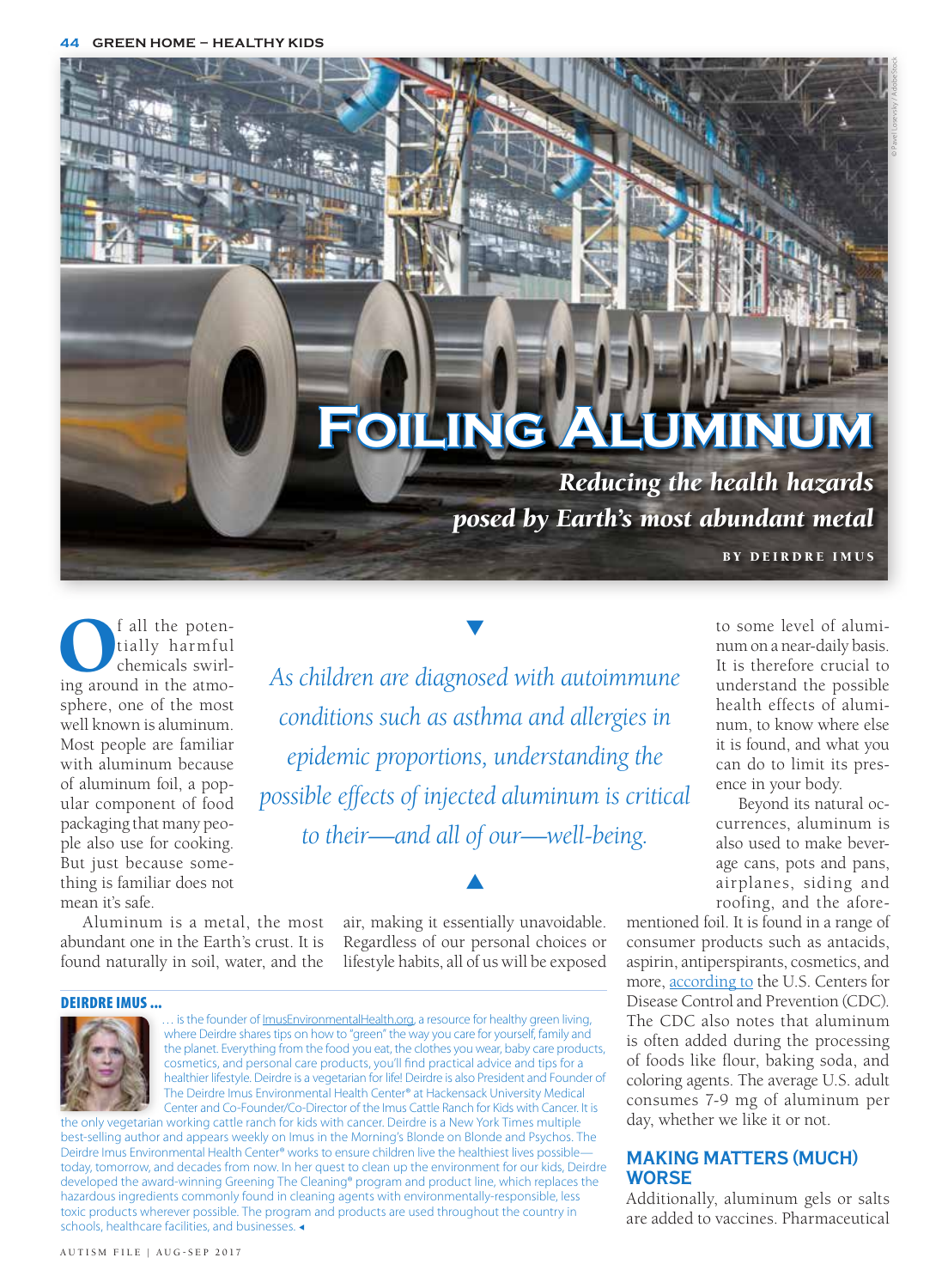companies use aluminum as an "adjuvant"—something intended to make vaccines more effective by stimulating the body's response to it. There is some debate about aluminum's effectiveness as an adjuvant, but whatever benefits it may offer appear to be outweighed by the multiple dangers it poses to human health.

There's an important distinction to be made between the aluminum that is ingested or inhaled and the aluminum that is injected through vaccines. Injected aluminum hangs around inside the body much longer than the aluminum accumulated through other means. A [2012 study](https://urldefense.proofpoint.com/v2/url%3Fu%3Dhttps-3A__bmcmedicine.biomedcentral.com_articles_10.1186_1741-2D7015-2D11-2D99%26d%3DDwMFaQ%26c%3DlC2BOuyTwLhYUwx2vqZp6A4NC8GJH--j-GtKaBDeEwM%26r%3DkNpMZIj-3w4tX3Ph0oISiXDkQntYCCrRvR5ZVgUH4nY95W5rEhqwK-As7Vg9ocHv%26m%3DE3w_o8Dcj5hBmT955zDx_nZ25KkWa8mNjzddG3b0q9Y%26s%3DYRbt9M0AT2dHYcP9EHIagjate7btFG9HurWcWO017To%26e%3D) by Khan et al. found aluminum deposits remained in parts of the brain and spleen a year after being injected.

If the injected aluminum is not being properly excreted, where does it go, and how does it affect the body? A [2015 study](https://urldefense.proofpoint.com/v2/url%3Fu%3Dhttps-3A__www.ncbi.nlm.nih.gov_pmc_articles_PMC4318414_%26d%3DDwMFaQ%26c%3DlC2BOuyTwLhYUwx2vqZp6A4NC8GJH--j-GtKaBDeEwM%26r%3DkNpMZIj-3w4tX3Ph0oISiXDkQntYCCrRvR5ZVgUH4nY95W5rEhqwK-As7Vg9ocHv%26m%3DE3w_o8Dcj5hBmT955zDx_nZ25KkWa8mNjzddG3b0q9Y%26s%3DDqYUez0tbQT1pg2FWzvquu5ptqC7Dc8z2aJWHMYsKMo%26e%3D) published in *Frontiers in Neurology* suggests that aluminum "migrates" to certain organs and is later disseminated throughout the body, ultimately accumulating in the brain. What's more, this same study points out that despite aluminum's wide use as an adjuvant in vaccines, the mechanisms by which it may or may not make vaccines more effective remains "basically unknown."

#### **Concentrated Effects**

Now imagine what happens to a small child, with a body less than half the size of the average adult. Their brain and organs are still developing, and are keenly impacted by their environment. They are injected dozens of times (16 vaccines, 74 doses) with a form of aluminum that a [2011 study i](https://urldefense.proofpoint.com/v2/url%3Fu%3Dhttps-3A__www.ncbi.nlm.nih.gov_pubmed_22099159%26d%3DDwMFaQ%26c%3DlC2BOuyTwLhYUwx2vqZp6A4NC8GJH--j-GtKaBDeEwM%26r%3DkNpMZIj-3w4tX3Ph0oISiXDkQntYCCrRvR5ZVgUH4nY95W5rEhqwK-As7Vg9ocHv%26m%3DE3w_o8Dcj5hBmT955zDx_nZ25KkWa8mNjzddG3b0q9Y%26s%3DSmEDhLXaGHhn8atzkeFIktFziiBTkhPTFW417DAT3f4%26e%3D)n the *Journal of Inorganic Chemistry* linked to the development of a wide range of neurodegenerative diseases, including autism. That this practice has continued for nearly a century is a catastrophe of inexplicable proportions. Aluminum has no place in vaccines, no business being injected into any of us, and no value other than to the drug companies who sell the vaccines.



**TOXIC INJECTIONS**—The use of aluminum in vaccines has risen in recent years.

One of the world's leading experts on aluminum toxicity is Dr. Christopher Exley of Keele University in the United Kingdom. He [has pointed out](https://urldefense.proofpoint.com/v2/url%3Fu%3Dhttp-3A__www.collective-2Devolution.com_2017_01_15_the-2Deffect-2Dof-2Daluminum-2Din-2Dvaccines-2Don-2Dhumans_%26d%3DDwMFaQ%26c%3DlC2BOuyTwLhYUwx2vqZp6A4NC8GJH--j-GtKaBDeEwM%26r%3DkNpMZIj-3w4tX3Ph0oISiXDkQntYCCrRvR5ZVgUH4nY95W5rEhqwK-As7Vg9ocHv%26m%3DE3w_o8Dcj5hBmT955zDx_nZ25KkWa8mNjzddG3b0q9Y%26s%3DaoqStGelQwFMLGLaU6j0iD31sFEL4N0QlgQu7iejoNc%26e%3D) that many of the adverse effects seen in people following vaccinations are similar to the known consequences of aluminum

*Allowing the injection of known neurotoxins into our children is the height of insanity.*

intoxication. More research is needed into the acute and long-term effects of injected aluminum, and its safety is not to be assumed, according to Exley.

 $\blacktriangle$ 

The nonprofit National Vaccine Information Center [highlights](https://urldefense.proofpoint.com/v2/url%3Fu%3Dhttp-3A__www.nvic.org_Doctors-2DCorner_Lawrence-2DPalevsky_Aluminum-2Dand-2DVaccine-2DIngredients.aspx%26d%3DDwMFaQ%26c%3DlC2BOuyTwLhYUwx2vqZp6A4NC8GJH--j-GtKaBDeEwM%26r%3DkNpMZIj-3w4tX3Ph0oISiXDkQntYCCrRvR5ZVgUH4nY95W5rEhqwK-As7Vg9ocHv%26m%3DE3w_o8Dcj5hBmT955zDx_nZ25KkWa8mNjzddG3b0q9Y%26s%3DLV8p94sCWT9K2mUktvH0vNlWjaifcKPCRFBMYe6x360%26e%3D) the dearth of research on injected aluminum's potential impact on immune response. Immune response affects inflammation in the body, and the body's reaction to a perceived threat. If a metal such as aluminum is injected into a small child's body and disrupts the immune system's natural development, the consequences could be dire and multifaceted. As children are diagnosed with autoimmune conditions such as asthma and allergies in epidemic proportions, understanding the possible effects of injected aluminum is critical to their and all of our—well-being.

#### **Multiple Sources**

[Research has suggested](https://urldefense.proofpoint.com/v2/url%3Fu%3Dhttps-3A__www.atsdr.cdc.gov_toxfaqs_tf.asp-3Fid-3D190-26tid-3D34%26d%3DDwMFaQ%26c%3DlC2BOuyTwLhYUwx2vqZp6A4NC8GJH--j-GtKaBDeEwM%26r%3DkNpMZIj-3w4tX3Ph0oISiXDkQntYCCrRvR5ZVgUH4nY95W5rEhqwK-As7Vg9ocHv%26m%3DE3w_o8Dcj5hBmT955zDx_nZ25KkWa8mNjzddG3b0q9Y%26s%3DLTm9eFc4bfv15RgLPNXP1O5JHmLQ9qzcr_WU4zZb4vo%26e%3D) high levels of oral aluminum consumption may be linked to the development of Alzheimer's disease and kidney problems. The National Cancer Institute [says](https://urldefense.proofpoint.com/v2/url%3Fu%3Dhttps-3A__www.cancer.gov_about-2Dcancer_causes-2Dprevention_risk_myths_antiperspirants-2Dfact-2Dsheet%26d%3DDwMFaQ%26c%3DlC2BOuyTwLhYUwx2vqZp6A4NC8GJH--j-GtKaBDeEwM%26r%3DkNpMZIj-3w4tX3Ph0oISiXDkQntYCCrRvR5ZVgUH4nY95W5rEhqwK-As7Vg9ocHv%26m%3DE3w_o8Dcj5hBmT955zDx_nZ25KkWa8mNjzddG3b0q9Y%26s%3DkdB-sSfBPvqkkKCaOGBb2mNjqehHlmsQqsyIl7jeBZc%26e%3D) further study is needed on the possible relationship between breast cancer and the use of aluminum-laced antiperspirants or deodorants. In children with kidney conditions, high levels of aluminum in the body have been associated with brain and bone disease. The kidneys play a key role in removing toxins like aluminum from the body, so malfunctioning kidneys can cause an excess of aluminum and other substances.

[Animal studies have shown](https://urldefense.proofpoint.com/v2/url%3Fu%3Dhttps-3A__www.atsdr.cdc.gov_toxfaqs_tf.asp-3Fid-3D190-26tid-3D34%26d%3DDwMFaQ%26c%3DlC2BOuyTwLhYUwx2vqZp6A4NC8GJH--j-GtKaBDeEwM%26r%3DkNpMZIj-3w4tX3Ph0oISiXDkQntYCCrRvR5ZVgUH4nY95W5rEhqwK-As7Vg9ocHv%26m%3DE3w_o8Dcj5hBmT955zDx_nZ25KkWa8mNjzddG3b0q9Y%26s%3DLTm9eFc4bfv15RgLPNXP1O5JHmLQ9qzcr_WU4zZb4vo%26e%3D) that the nervous system is a sensitive target of aluminum toxicity, causing